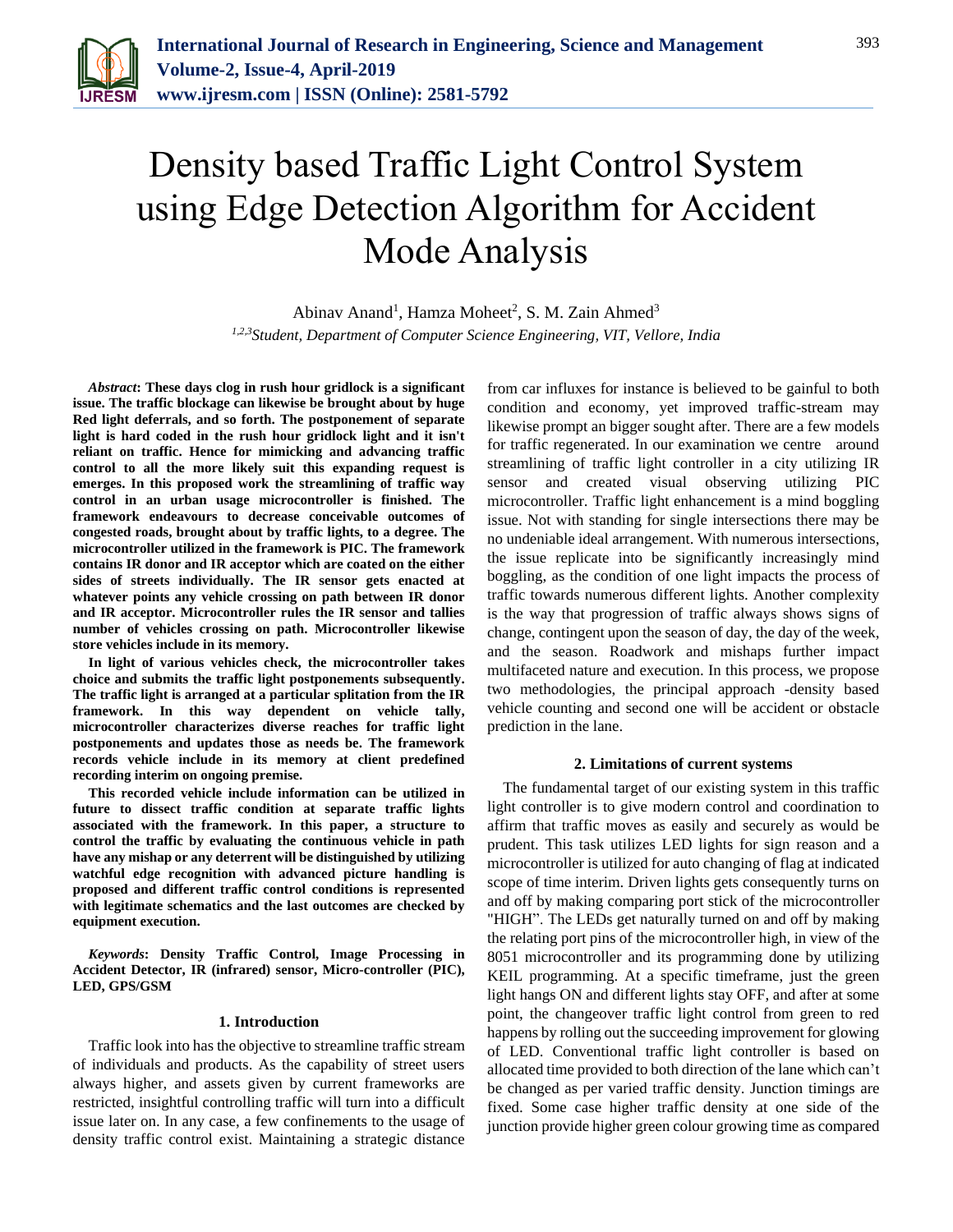

to standard time. The capacity of the moving vehicles is measured in three ways i.e., low, moderate, high based on which timings are allotted along with accident mode detected in the particular lane.

# **3. System overview**

In this paper is expected to develop a thickness based incredible traffic banner structure. The banner planning changes normally on distinguishing the traffic thickness at the crossing point. Crossing point timings assigned are fixed. A portion of the time higher traffic thickness at one side of the convergence demands longer green time when stood out from standard circulated time. The proposed structure using a microcontroller of 8051 family suitably interfaced with sensors, changes the crossing point timing thus to oblige improvement of vehicles effectively avoiding unnecessary holding up time at the convergence. The sensors used in this errand are IR and photodiodes are in discernible pathway structure over the piles to recognize the thickness at the traffic banner. The thickness of the vehicles is evaluated in three zones i.e., low, high reliant on which timings are administered moreover. By using the propelled picture getting ready technique can recognize the impediment or incident which occurred in the two diverse ways way which will be the message gone to the near to station through the hardware (GSM/GPS).

#### **4. Hardware tools**

This circuit graph utilizes a precious stone oscillator for creating recurrence clock beats. The LEDs are interfering to the Ports of the microcontroller and are completed with 5v power supply. The LEDs get naturally turned on and off by making the comparing port pins of the microcontroller high, in light of the 8051 microcontroller and its programming done by utilizing inserted c programming. At a specific timeframe, just the green light hangs ON and different lights stays OFF, and after at some point, the changeover traffic light control from green to red happens by rolling out the succeeding improvement for shining of LED.

A model of traffic light control structure is made by using Infra-Red sensors close by huge parts Microcontroller and LEDs which are used for controlling traffic signals subject to the thickness of the traffic. The crossing point mulled over is a four-side convergence with the traffic stream on each side is only one way. This traffic control structure includes the going with three essential parts:

*Show Unit:* It comprises of 3 LEDs: Green, Red and Orange on each side of roads - an aggregate of 12 LEDs of three hues are put at the inter connected.

*Finder Unit:* It comprises of a consolidated game plan of photograph diode and IR LED at each intersection for distinguishing the nearness of vehicles dependent on the adjustment in opposition.

*Infrared Sensors:*

An infrared sensor is an electronic instrument that is used to

detect certain functionality of its surroundings by either discharging and immersing to identifying infrared rays. It is likewise equipped for estimating warmth of an article and identifying movement. Infrared waves are not noticeable to the human eye. In the electromagnetic range, infrared radiation is the district having wavelengths longer than noticeable light wavelengths, yet shorter than microwaves. The infrared locale is around divided from 0.75 to 1000µm. The wavelength district from 0.75 to 3µm is named as close infrared, the area from 3 to 6µm is named mid-infrared, and the locale higher than 6µm is named as far infrared. Infrared innovation is found in a considerable lot of our regular items. For instance, TV has an IR locator for deciphering the flag from the remote control. Key advantages of infrared sensors incorporate low power prerequisites, basic hardware, and their versatile element.



Fig. 1. IR Sensor Block Diagram



Fig. 2. Traffic control block diagram

This control unit contains a microcontroller which gets the yield information from the IR Sensors and controls the gleaming of LEDs dependent on the programming. The main concern is to plan and build up a density based common traffic control system. The flags timing changes automatically by detecting the traffic thickness at each occurrence.

Green glowing second based on density under various path moving vehicle counting through IR sensor.

| Table 1                 |  |  |
|-------------------------|--|--|
| Green signal allocation |  |  |

| <b>Percentage Allocation</b> | Glowing green signal time |  |
|------------------------------|---------------------------|--|
| $0\% - 50\%$                 | 70 seconds                |  |
| 51%-60%                      | 60 seconds                |  |
| 61%-70%                      | 55 seconds                |  |
| 71%-80%                      | 40 seconds                |  |
| 81%-100%                     | 30 seconds                |  |

 In the code section sensorState1 reads and stores the state of sensor-1. If the state of the analysis in more than the existing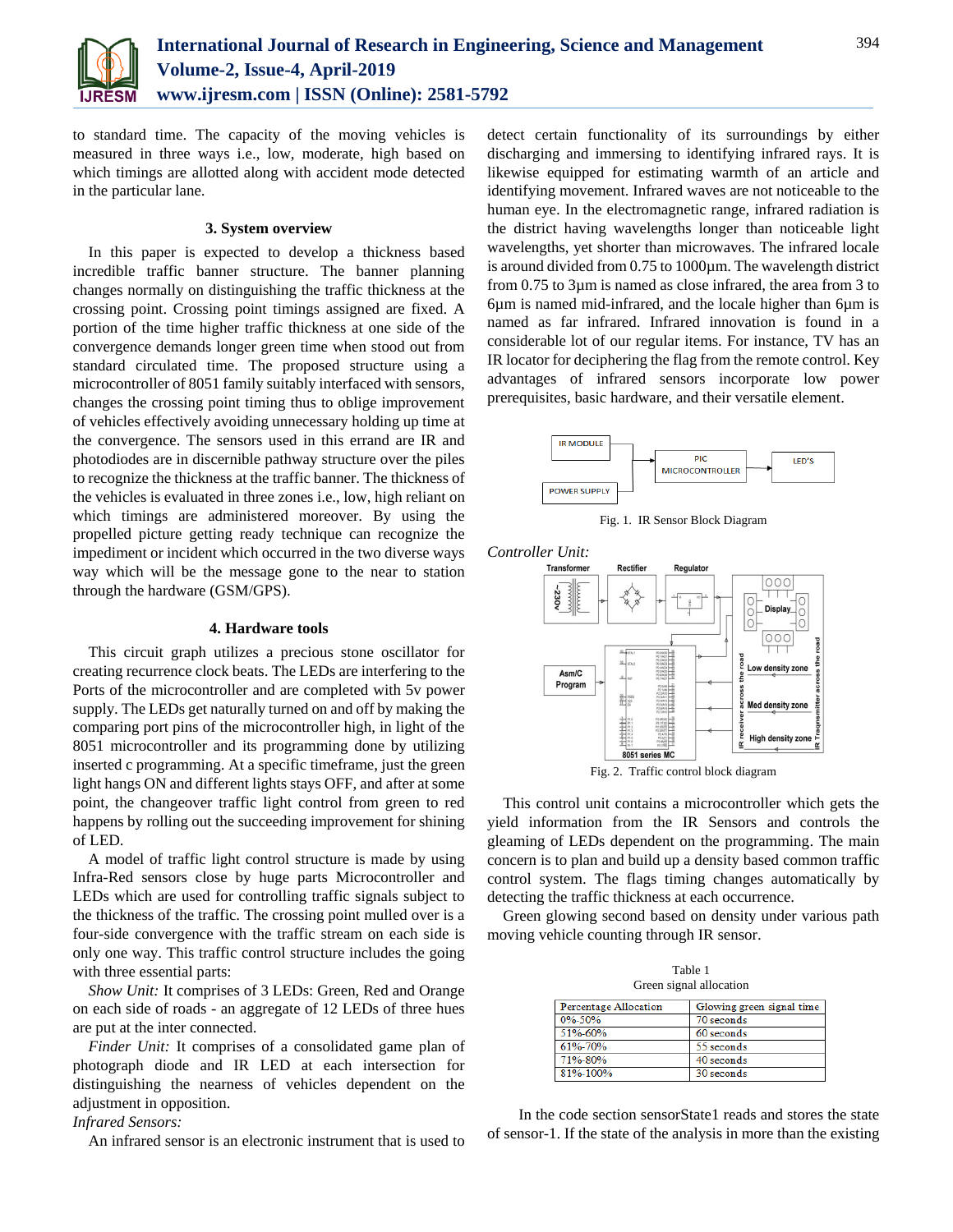

satisfies the case, then the statement in parenthesis gets lost. Again the detector gets increased to decrease mode and so on so.

This could cause the counter to extend twofold whenever an automobile passes, to avoid this downside the counter is augmented only if the detector goes low to high. If (sensorState1 == HIGH) avoid the count once the detector State goes increased to decreased state.



Fig. 3. Architecture diagram

The changeover traffic light control from green to red happens by rolling out the succeeding improvement for shining of LED.

*Lane Detection of Density:*

The detection of the vehicle in two-way lane will be illustrated.



(a) 1<sup>st</sup> lane density detection (b) 2<sup>nd</sup> lane density detection Fig. 4. Lane density detection

# **5. Software tools**

In this paper, a system in which density of traffic is measured by IR sensor and detecting the obstacle or accident in lane through captured image with real time webcam traffic information against the image of the empty road as reference image is proposed.

The entire image processing before edge detection i.e. image acquisition, image resize, RGB to gray mode and noise reduction is explained canny edge detection operation and white point count are depicted. Canny edge detector operator is selected because of its greater overall performance. Percentage matching for different sample images and traffic time allocation for them are demonstrated.

# *A. Image preprocessing*

In this segment, picture preprocessing is performed to change over the crude pictures into increasingly open structure for edge location. At initial, four pictures of various traffic situations are

chosen and picture of the vacant street is picked as reference picture. Every one of the pictures are then resized into 400\*400 pixel utilizing the accompanying equation for consistent spatial goals and more prominent computational effectiveness.

Original height/original width\*new width = new height (1) Original width/original height\*new height = new width (2)

As gray scale picture has better flag than commotion proportion contrasted with RGB picture, it is profitable to change over RGB pictures into gray scale for further handling. While changing over a RGB picture to gray scale, it is appropriate to consider the RGB esteems for every pixel and make as yield a solitary esteem mirroring the brilliance of that pixel. One of the methodologies is to take the normal of the commitment from each channel: (R+B+C)/3. In any case, since the apparent splendour is frequently overwhelmed by the green segment, an alternate, more "human oriented", and strategy is to consider a weighted normal:

$$
I=0.3R+0.59G+0.11B
$$
 (3)

# *B. Edge detection*

wh

Edge discovery is utilized to recognize particular sorts of shapes. In this paper, it is utilized for confining diverse states of vehicles from rest of the picture. In the wake of looking at changed edge finders, shrewd edge indicator is discovered appropriate for this test. At first, pictures are smoothed by applying Gaussian channel to diminish undesirable surface and subtleties,

$$
g(x, y) = G\sigma(x, y) * I(x, y)
$$
  
ere,  

$$
G_{\sigma}(x, y) = \frac{1}{\sqrt{2\pi\sigma^2}} e^{-\frac{m^2 + n^2}{2\sigma^2}}
$$
 (4)

Image conversion from RGB to gray scale mode



(a) Input image (b)gray scale image Fig. 5. (a) rgb colour image (b) gray scale conversion

Then the intensity gradient is computed using Canny gradient operator,

$$
M(x, y) = \sqrt{g_m^2(x, y) + g_n^2(x, y)}
$$
(5)

Where T is so chosen that all edge elements are kept while most of the noise is suppressed.

and.

Thre

$$
\theta(x, y) = \tan^{-1} \frac{g_n(x, y)}{g_m(x, y)}
$$
\nshould M

\n
$$
M_T(x, y) = \begin{cases} M(x, y) & \text{if } M(x, y) > T \\ 0 & \text{otherwise} \end{cases} \tag{6}
$$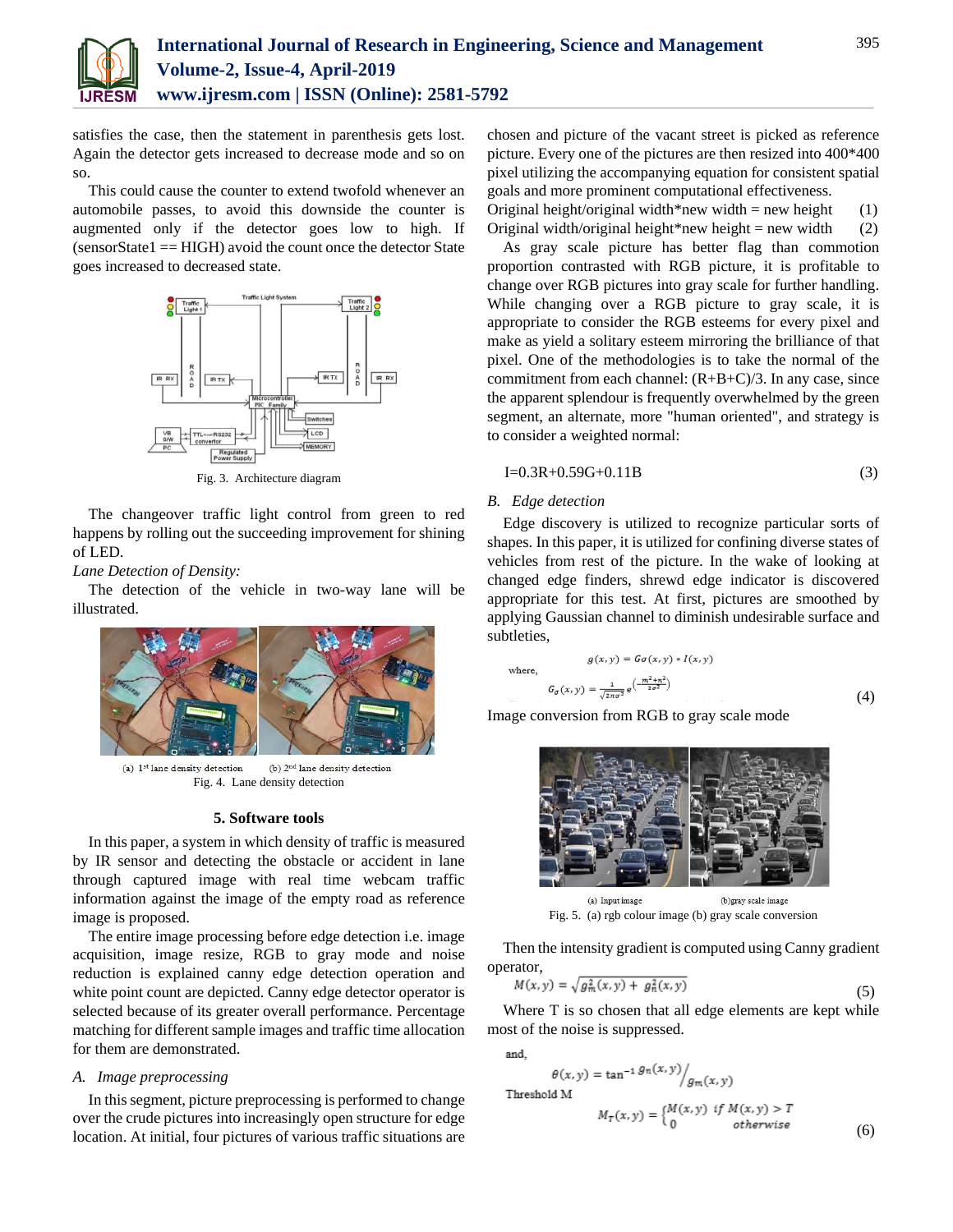

# **International Journal of Research in Engineering, Science and Management Volume-2, Issue-4, April-2019 www.ijresm.com | ISSN (Online): 2581-5792**

From that point forward, non-maxima concealment is connected by checking whether each non-zero  $MT(x,y)$  is more noteworthy than its two neighbors along the slope course  $s(x,y)$ . Provided that this is true,  $MT(x,y)$  is kept unaltered, something else, set to 0. The resultant yield models after edge recognition are outlined.

*Canny edge detection occurred:*



Fig. 6. Canny Edge Detection

 Different pictures likewise share a similar likeness. After edge recognition, the resultant pictures are twofold picture with just highly contrasting pixels. Double picture is initially a two dimensional framework of qualities 0 and 1. The esteem '0' means dark shading while esteem '1' signifies white shading.

The white pixels basically speak to the distinguished edges. In this way, pictures with various traffic conditions will have diverse white point checks. Since the reference picture has least number of vehicles, it would have minimal number of white pixels among these five pictures. Hence, this picture is utilized as a unit picture to gauge the traffic thickness.

All out number of white pixels is determined for every individual picture proposed for coordinating reason

All this collected information are composed in the following table.

Table 2 Allocated threshold value to detected the mode of the lane in the traffic control

| Real time captured | Threshold value | Name of the mode |
|--------------------|-----------------|------------------|
| images             |                 | in lane          |
| Image A            | 0.001           | Accident zone    |
| Image B            | 0.053           | Accident zone    |
| Image C            | 0.123           | Normal zone      |
| Image D            | 0.289           | Normal zone      |

These LEDs are controlled by the output pins of the PIC, which are controlled by the threshold value occurred from the mat lab code obtained through real time webcam, based on the threshold allocated to each consecutive lane will be detected the normal as well as accident zone in the particular lane at the detection in the lane the traffic signal colour of LED will stop and it will sends the messages to the nearby station or junction along with the location of that lane. therefore, by through this kind of technique from the real time capturing process will provide more accuracy detection of the zone in the lane will be getting the elapsed time of normal mode 0.192549 and the accident mode prediction was quit more accuracy in elapsed time is 0.000002.

Threshold value will be initialised from the image processing to hardware port.

*Overflow diagram:*



Fig. 7. Overview of accident mode detection

![](_page_3_Picture_17.jpeg)

(a) Accident mode in lane

![](_page_3_Picture_19.jpeg)

(b)Normal zone in lane Fig. 7. (a) Threshold value "0" initialized, (b) Threshold value "1" initialized

### **6. Conclusion**

In this paper, a traffic control framework profiting picture handling as an instrument for estimating the density has been proposed. Other than clarifying the constraints of current close out of date traffic control framework, the upsides of proposed traffic control framework have been illustrated. Upon completion of edge detection by using the image processing sector can detect the accident zone in the two way lanes, furthermost it can be transit to the nearby station as a message. Other than introducing the schematics for the proposed savvy